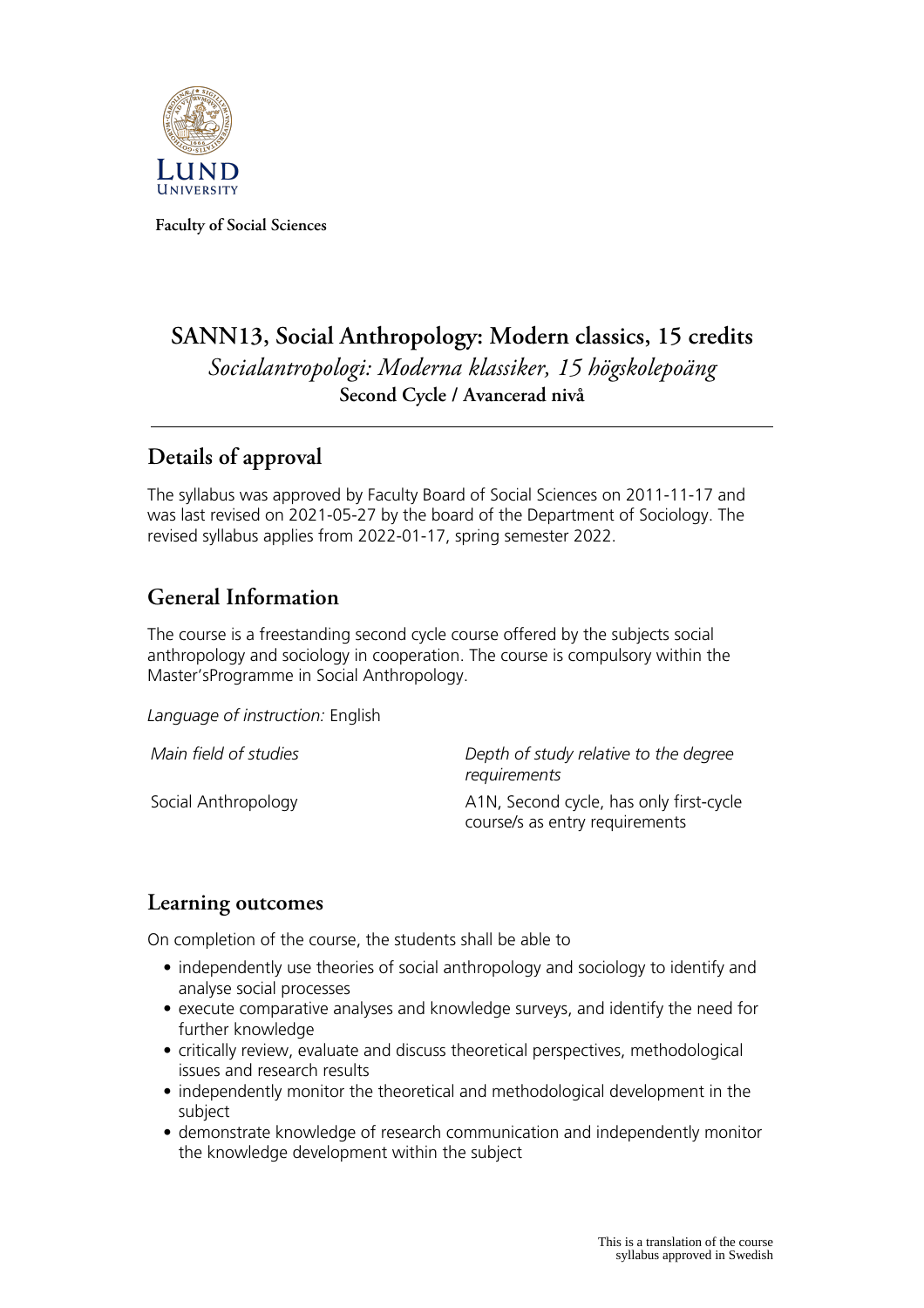### **Course content**

The aim of the course is to provide students with specialised knowledge in sociological and social anthropological theory, with a focus on modern classics in both disciplines. The reading list aims to inspire the theoretical and analytical understanding of the course participants to different societal phenomena as well as to contemporary strands of theory.

The course deals with modern theories within sociology and social anthropology. The course provides students with an understanding and overview of modern currents of the social sciences as they are reflected in predominant discussions within the different disciplines. The required reading is selected to represent texts that have developed theories and stimulated research of recent years. In order to identify key aspects and encourage critical reflection, the course includes compulsory exercises in formulating problems within the framework of an independent project.

### **Course design**

The teaching consists of lectures, supervision, seminars and exercises. Compulsory components may be included.

#### **Assessment**

The assessment is based on a written or oral exam. Students who did not pass at the first examination opportunity will be offered a new opportunity in consultation with the course director and another opportunity at a later date. The examiner, in consultation with Disability Support Services, may deviate from the regular form of examination in order to provide a permanently disabled student with a form of examination equivalent to that of a student without a disability. Subcourses that are part of this course can be found in an appendix at the end of this document.

The examiner, in consultation with Disability Support Services, may deviate from the regular form of examination in order to provide a permanently disabled student with a form of examination equivalent to that of a student without a disability.

*Subcourses that are part of this course can be found in an appendix at the end of this document.*

#### **Grades**

Marking scale: Fail, E, D, C, B, A.

The highest grade is A and the lowest passing grade is E. The grade for a non-passing result is Fail. The student's performance is assessed with reference to the learning outcomes of the course. For the grade of E the student must show acceptable results. For the grade of D the student must show satisfactory results. For the grade of C the student must show good results. For the grade of B the student must show very good results. For the grade of A the student must show excellent results. For the grade of Fail the student must have shown unacceptable results.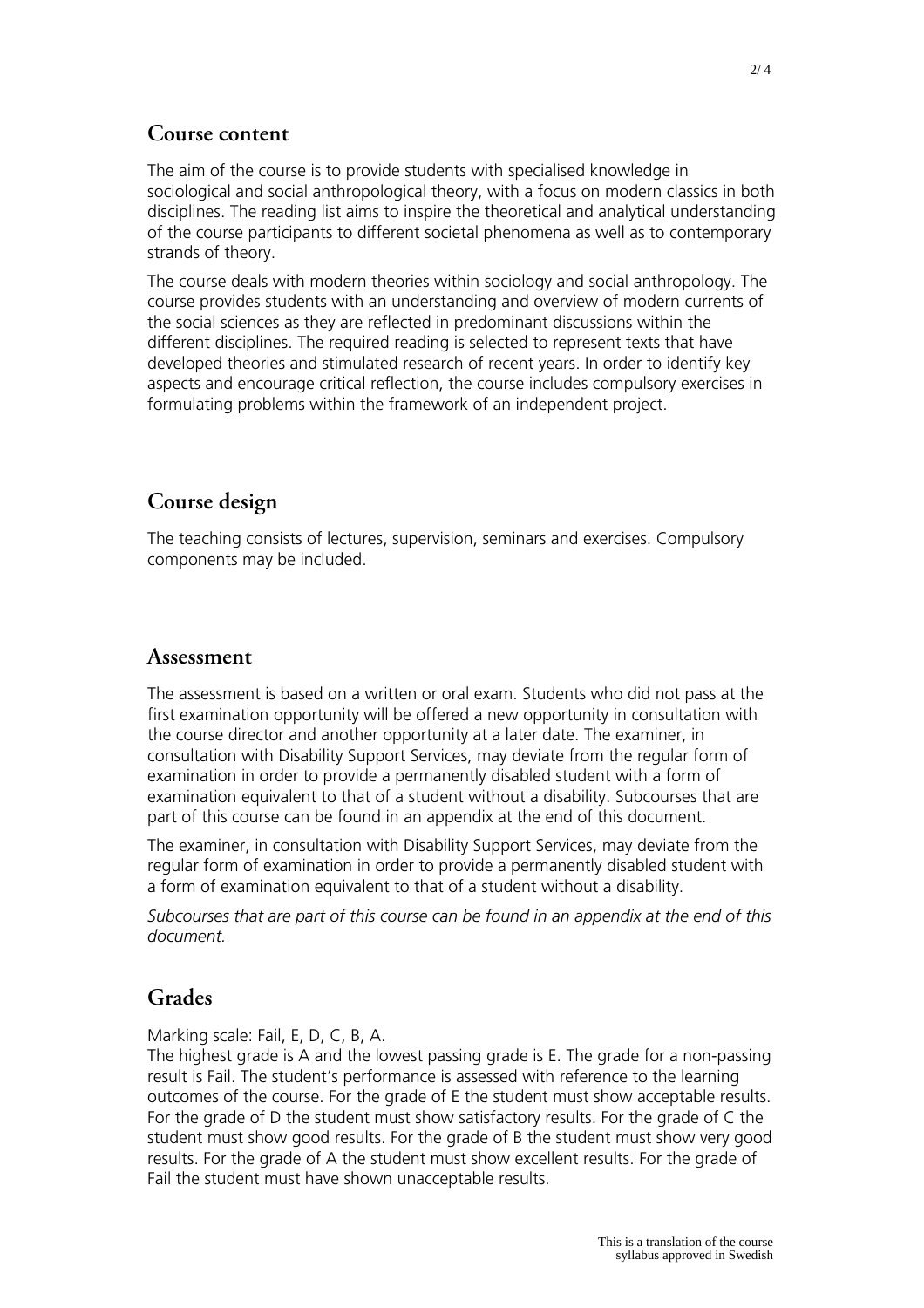## **Entry requirements**

To be admitted to the course, students must have 150 credits including a Bachelor's degree project in social anthropology, sociology or the equivalent.

## **Further information**

This course replaces SANN11 Modern Classics, 15 credits. The course can not be included in a degree together with SOCN04 Sociology: Modern Classic 15 credits.